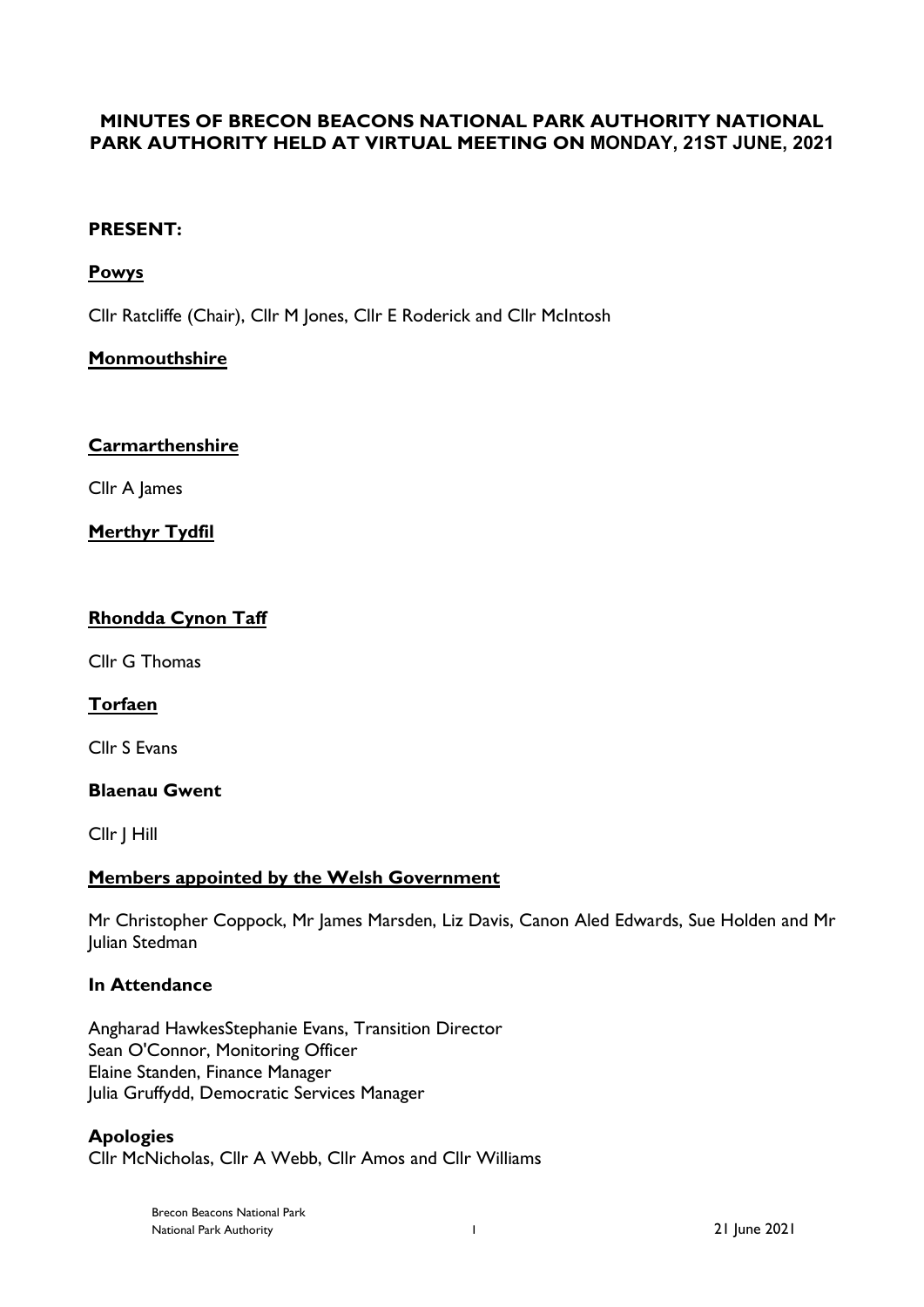## **79/21 Correspondence**

The Chair opened the meeting and noted apologies.

### **80/21 Declarations of Interest**

There were no declarations of interest.

### **81/21 Minutes**

### **RESOLVED:**

- **a) To approve the minutes of the National Park Authority (EGM) – 14th May 2021 and authorise the Chair to sign them as a correct record;**
- **b) To approve the minutes of the National Park Authority held on 28 May 2021 and authorise the Chair to sign them as a correct record.**

### **82/21 Public Speaking**

There were no requests to speak.

#### **83/21 Chair's Announcements**

The Chair advised members that interviews had taken place on 18 June for the post of Monitoring Officer/Solicitor/Data Protection Officer and a decision would be taken shortly. He referred to the National Parks UK climate change statement which had been agreed at the recent Chairs' Forum. It was noted that the Authority had already agreed its own climate change position statement but the Chair hoped that UK document could strengthen this.

## **84/21 Transition Director's Announcements**

The Transition Director updated members on a number of current workstreams.

### **85/21 Prudential Code Treasury Management Report and Borrowing Approvals for 2021/22**

Members considered a report from the Finance Manager in respect of borrowing limits.

**RESOLVED: That the Authority continues the present arrangements in relation to operational and authorised borrowing limits and Treasury Management for 2021/22.**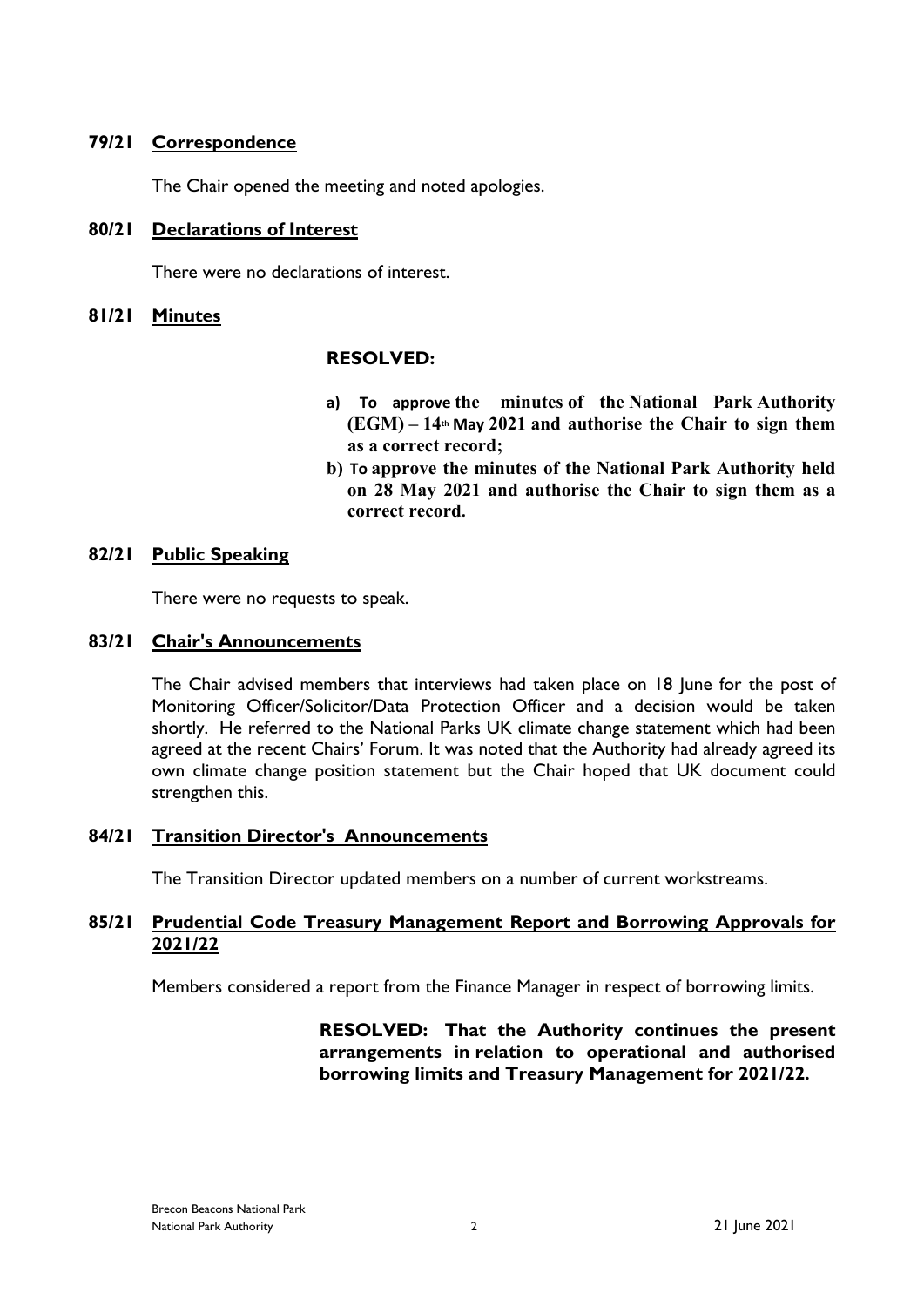## **86/21 Remit of the Policy Forum**

Members considered options for member and officer roles in developing National Park policy.

In discussion the importance of the stakeholder panel was emphasised, as well as the need for clear terms of reference for all groups. The Transition Director referred to Citizen's Assemblies which were part of the process of policy development. There was general support for the Policy Forum as a means of high quality debate, with invited speakers providing accurate and balanced presentations, giving members the opportunity to learn as well as make better decisions. The achievements of the Forum were noted. A request was made to avoid bureaucracy and not to add to officer workload. The Deputy Chair advised that papers to be brought to the Authority meeting on 5 July sought to clarify the roles of governance bodies.

The role of the Stakeholder Panel in scrutinising as well as engaging was welcomed.

## **RESOLVED:**

- **a) The role and remit of the various working groups including Policy Forum as outlined in 1.2 is adopted for National Park policy development.**
- **b) The proposed working group / committee road map as outlined in1.2.2 is adopted for the development of National Park policy.**
- **c) That the Terms of reference for Policy Forum and the Policy Programme management Group be redrawn in line with 1.2.**

## **87/21 Phosphates: The current situation and suggested next steps**

Members received a report outlining the impact of the phosphate issue and how the Authority could maximise its efforts through its own regulatory and enforcement function, but also as influencer and enabler. Members welcomed this as a clear and helpful report and congratulated all contributors.

The impact on capacity was highlighted, as well as the impact on the planning service and land use, and the challenges in monitoring the situation. There would also be an impact on tourism. These issues would be a priority for the new Public Affairs Manager.

A member reported on a letter he had sent to Natural Resources Wales requesting more information on the source, which he would share with members. Additional information supplied by another member had been forwarded to members prior to the meeting but the source had yet to be verified. The member questioned the veracity and alleged bias of some reports before the Authority, which was strongly refuted by members.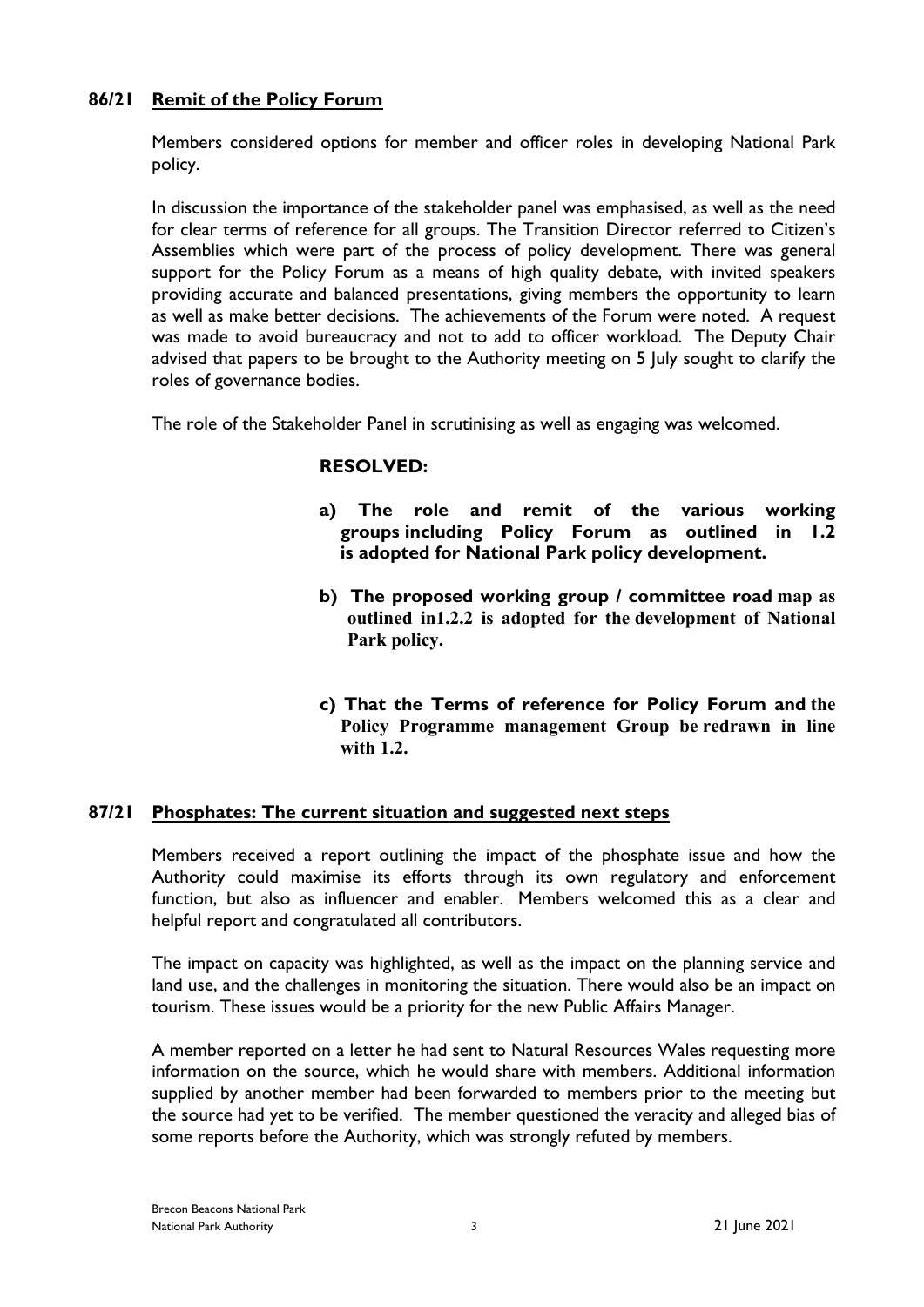**RESOLVED: That the report be noted and that regular updates on actions undertaken by the NPA be brought to Members as a standing item, including information on:**

- **a) Establishing a River Usk catchment management board and partnership.**
- **b) The activity of the River Wye Nutrient Management Plan Board, Technical Advice Group and catchment partnership.**
- **c) The work of the WG oversight board and planning subgroup.**
- **d) Our actions as a 'competent authority'; including establishing protocol and procedures for Habitats Regulations Assessment across all the activities of the National Park Authority.**
- **e) Planning statistics.**
- **f) Asset management, including the National Park Visitor Centre.**
- **g) Communication, education and involvement activity.**

### **88/21 HEAP Project plan update**

In the absence of the Heritage Officer the Strategy and Policy Manager presented an update on the Historic Environment Action Plan (HEAP) and outlined some changes to the timetable and the governance.

The Heritage Champion asked that thanks be conveyed to the Heritage Officer who had been the driving force behind the considerable amount of work achieved to date. He reported on the commitment and enthusiasm of the Historic Environment Partnership.

The point was made in relation to paragraph 2.1 of the HEAP Project Plan that while it was a collaboration, the Authority was ultimately responsible for the strategy and delivery; officers concurred with this. A view was expressed that if there was a conflict it should be for the Chair to resolve rather than the Monitoring Officer.

#### **RESOLVED: To note the report.**

#### **89/21 Salary Headroom Report**

The Finance Manager presented a report for information, which was requested at the last Authority meeting. Members noted the update on the salary budget as a result of staff changes, and the amount remaining.

#### **RESOLVED: To note the report.**

#### **90/21 Risk Register**